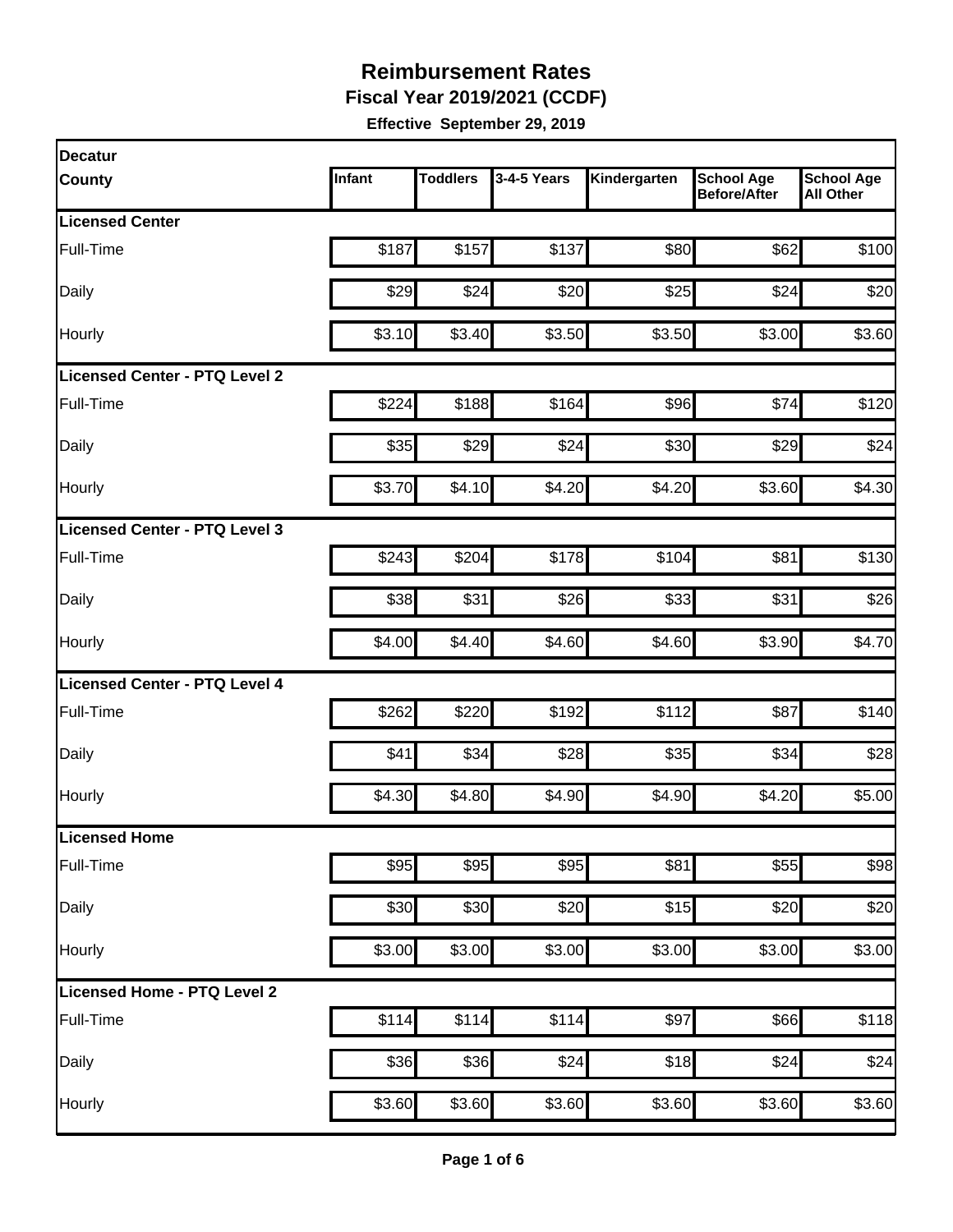**Fiscal Year 2019/2021 (CCDF)**

| <b>Decatur</b>                           |        |                 |             |              |                                          |                                       |
|------------------------------------------|--------|-----------------|-------------|--------------|------------------------------------------|---------------------------------------|
| <b>County</b>                            | Infant | <b>Toddlers</b> | 3-4-5 Years | Kindergarten | <b>School Age</b><br><b>Before/After</b> | <b>School Age</b><br><b>All Other</b> |
| Licensed Home - PTQ Level 3              |        |                 |             |              |                                          |                                       |
| Full-Time                                | \$124  | \$124           | \$124       | \$105        | \$72                                     | \$127                                 |
| Daily                                    | \$39   | \$39            | \$26        | \$20         | \$26                                     | \$26                                  |
| Hourly                                   | \$3.90 | \$3.90          | \$3.90      | \$3.90       | \$3.90                                   | \$3.90                                |
| <b>Licensed Home - PTQ Level 4</b>       |        |                 |             |              |                                          |                                       |
| Full-Time                                | \$133  | \$133           | \$133       | \$113        | \$77                                     | \$137                                 |
| Daily                                    | \$42   | \$42            | \$28        | \$21         | \$28                                     | \$28                                  |
| Hourly                                   | \$4.20 | \$4.20          | \$4.20      | \$4.20       | \$4.20                                   | \$4.20                                |
| <b>Registered Ministry</b>               |        |                 |             |              |                                          |                                       |
| Full-Time                                | \$97   | \$79            | \$73        | \$62         | \$40                                     | \$68                                  |
| Daily                                    | \$19   | \$16            | \$16        | \$13         | \$6]                                     | \$16                                  |
| Hourly                                   | \$3.10 | \$3.10          | \$2.70      | \$2.80       | \$2.70                                   | \$2.70                                |
| <b>Registered Ministry - PTQ Level 1</b> |        |                 |             |              |                                          |                                       |
| Full-Time                                | \$142  | \$118           | \$105       | \$71         | \$51                                     | \$84                                  |
| Daily                                    | \$24   | \$20            | \$18        | \$19         | \$15                                     | \$18                                  |
| Hourly                                   | \$3.10 | \$3.30          | \$3.10      | \$3.20       | \$2.90                                   | \$3.20                                |
| <b>Registered Ministry - PTQ Level 2</b> |        |                 |             |              |                                          |                                       |
| Full-Time                                | \$224  | \$188           | \$164       | \$96         | \$74                                     | \$120                                 |
| Daily                                    | \$35   | \$29            | \$24        | \$30         | \$29                                     | \$24                                  |
| Hourly                                   | \$3.70 | \$4.10          | \$4.20      | \$4.20       | \$3.60                                   | \$4.30                                |
| <b>Registered Ministry - PTQ Level 3</b> |        |                 |             |              |                                          |                                       |
| Full-Time                                | \$243  | \$204           | \$178       | \$104        | \$81                                     | \$130                                 |
| Daily                                    | \$38   | \$31            | \$26        | \$33         | \$31                                     | \$26                                  |
| Hourly                                   | \$4.00 | \$4.40          | \$4.60      | \$4.60       | \$3.90                                   | \$4.70                                |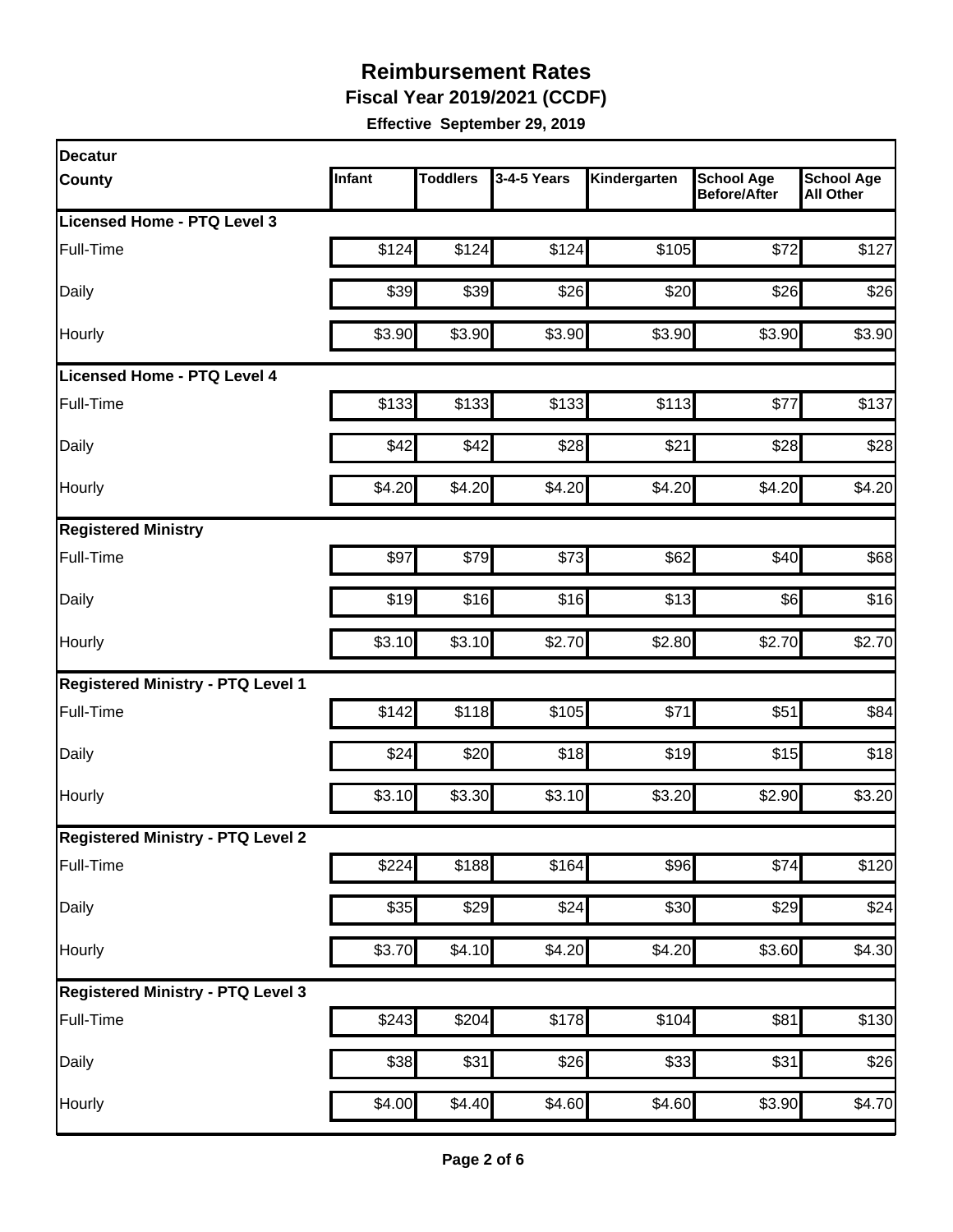**Fiscal Year 2019/2021 (CCDF)**

| Decatur                                  |        |                 |             |              |                                          |                                       |
|------------------------------------------|--------|-----------------|-------------|--------------|------------------------------------------|---------------------------------------|
| County                                   | Infant | <b>Toddlers</b> | 3-4-5 Years | Kindergarten | <b>School Age</b><br><b>Before/After</b> | <b>School Age</b><br><b>All Other</b> |
| <b>Registered Ministry - PTQ Level 4</b> |        |                 |             |              |                                          |                                       |
| Full-Time                                | \$262  | \$220           | \$192       | \$112        | \$87                                     | \$140                                 |
| Daily                                    | \$41   | \$34            | \$28        | \$35         | \$34                                     | \$28                                  |
| Hourly                                   | \$4.30 | \$4.80          | \$4.90      | \$4.90       | \$4.20                                   | \$5.00                                |
| <b>Exempt Center</b>                     |        |                 |             |              |                                          |                                       |
| Full-Time                                | \$97   | \$79            | \$73        | \$62         | \$40                                     | \$68                                  |
| Daily                                    | \$19   | \$16            | \$16        | \$13         | \$6]                                     | \$16                                  |
| Hourly                                   | \$3.10 | \$3.10          | \$2.70      | \$2.80       | \$2.70                                   | \$2.70                                |
| <b>Accredited Exempt Center</b>          |        |                 |             |              |                                          |                                       |
| Full-Time                                | \$156  | \$128           | \$110       | \$88         | \$54                                     | \$88                                  |
| Daily                                    | \$32   | \$26            | \$22        | \$28         | \$26                                     | \$22                                  |
| Hourly                                   | \$3.40 | \$3.70          | \$3.90      | \$3.90       | \$3.30                                   | \$4.00                                |
| <b>Exempt Home</b>                       |        |                 |             |              |                                          |                                       |
| Full-Time                                | \$79   | \$71            | \$71        | \$67         | \$28                                     | \$67                                  |
| Daily                                    | \$20   | \$16            | \$16        | \$13         | \$6]                                     | \$16                                  |
| Hourly                                   | \$1.90 | \$1.70          | \$1.70      | \$1.70       | \$1.70                                   | \$1.70                                |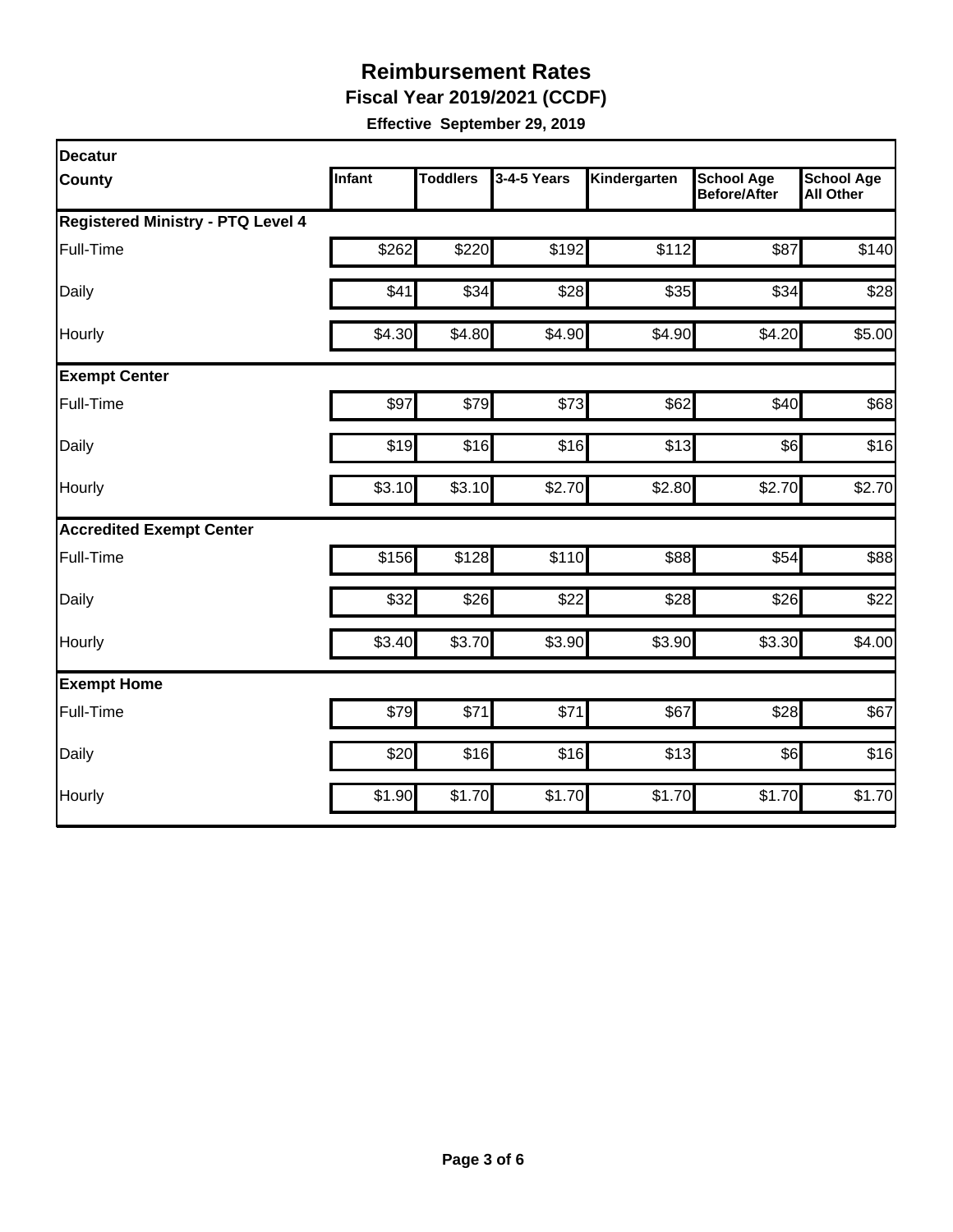**School Year 2019/2021 (OMW Pre-K)**

| Decatur                       |        |                 |             |              |                                   |                                       |
|-------------------------------|--------|-----------------|-------------|--------------|-----------------------------------|---------------------------------------|
| <b>County</b>                 | Infant | <b>Toddlers</b> | 3-4-5 Years | Kindergarten | <b>School Age</b><br>Before/After | <b>School Age</b><br><b>All Other</b> |
| Licensed Center - PTQ Level 3 |        |                 |             |              |                                   |                                       |
| Full-Time                     |        |                 | \$195.80    |              |                                   |                                       |
| Daily                         |        |                 |             |              |                                   |                                       |
| Hourly                        |        |                 |             |              |                                   |                                       |
| Licensed Center - PTQ Level 4 |        |                 |             |              |                                   |                                       |
| Full-Time                     |        |                 | \$211.20    |              |                                   |                                       |
| Daily                         |        |                 |             |              |                                   |                                       |
| Hourly                        |        |                 |             |              |                                   |                                       |
| Licensed Home - PTQ Level 3   |        |                 |             |              |                                   |                                       |
| Full-Time                     |        |                 | \$136.40    |              |                                   |                                       |
| Daily                         |        |                 |             |              |                                   |                                       |
| Hourly                        |        |                 |             |              |                                   |                                       |
| Licensed Home - PTQ Level 4   |        |                 |             |              |                                   |                                       |
| Full-Time                     |        |                 | \$146.30    |              |                                   |                                       |
| Daily                         |        |                 |             |              |                                   |                                       |
| Hourly                        |        |                 |             |              |                                   |                                       |
| VCP Ministry - PTQ Level 0    |        |                 |             |              |                                   |                                       |
| Full-Time                     |        |                 | \$80.30     |              |                                   |                                       |
| Daily                         |        |                 |             |              |                                   |                                       |
| Hourly                        |        |                 |             |              |                                   |                                       |
| VCP Ministry - PTQ Level 3    |        |                 |             |              |                                   |                                       |
| Full-Time                     |        |                 | \$195.80    |              |                                   |                                       |
| Daily                         |        |                 |             |              |                                   |                                       |
| Hourly                        |        |                 |             |              |                                   |                                       |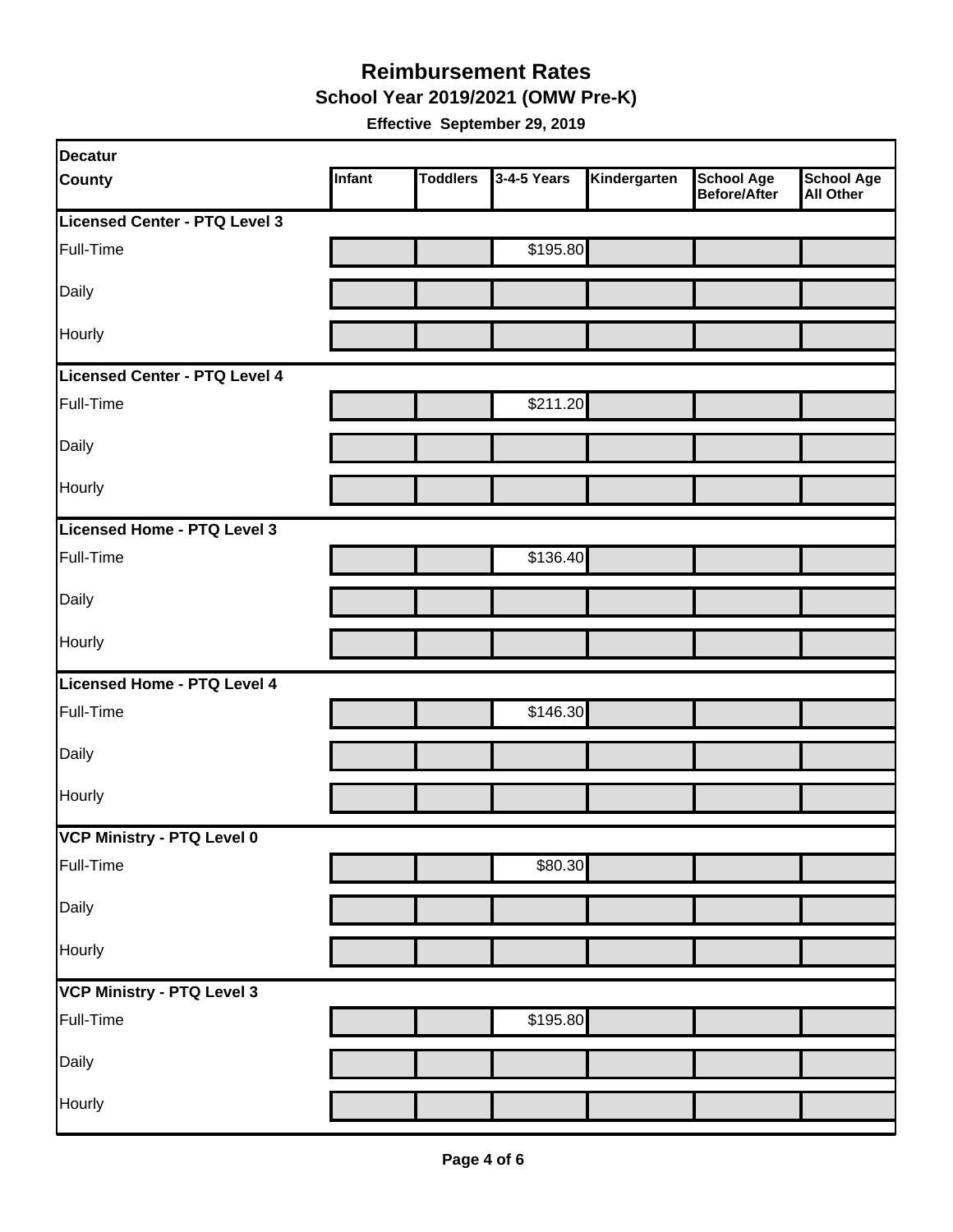**School Year 2019/2021 (OMW Pre-K)**

| Decatur                                        |        |                 |             |              |                                          |                                       |
|------------------------------------------------|--------|-----------------|-------------|--------------|------------------------------------------|---------------------------------------|
| <b>County</b>                                  | Infant | <b>Toddlers</b> | 3-4-5 Years | Kindergarten | <b>School Age</b><br><b>Before/After</b> | <b>School Age</b><br><b>All Other</b> |
| <b>VCP Ministry - PTQ Level 4</b>              |        |                 |             |              |                                          |                                       |
| Full-Time                                      |        |                 | \$211.20    |              |                                          |                                       |
| Daily                                          |        |                 |             |              |                                          |                                       |
| Hourly                                         |        |                 |             |              |                                          |                                       |
| Private Accredited School - PTQ Level 0        |        |                 |             |              |                                          |                                       |
| Full-Time                                      |        |                 | \$150.70    |              |                                          |                                       |
| Daily                                          |        |                 |             |              |                                          |                                       |
| Hourly                                         |        |                 |             |              |                                          |                                       |
| Private Accredited School - PTQ Level 1        |        |                 |             |              |                                          |                                       |
| Full-Time                                      |        |                 | \$150.70    |              |                                          |                                       |
| Daily                                          |        |                 |             |              |                                          |                                       |
| Hourly                                         |        |                 |             |              |                                          |                                       |
| <b>Private Accredited School - PTQ Level 2</b> |        |                 |             |              |                                          |                                       |
| Full-Time                                      |        |                 | \$180.40    |              |                                          |                                       |
| Daily                                          |        |                 |             |              |                                          |                                       |
| Hourly                                         |        |                 |             |              |                                          |                                       |
| Private Accredited School - PTQ Level 3        |        |                 |             |              |                                          |                                       |
| Full-Time                                      |        |                 | \$195.80    |              |                                          |                                       |
| Daily                                          |        |                 |             |              |                                          |                                       |
| Hourly                                         |        |                 |             |              |                                          |                                       |
| Private Accredited School - PTQ Level 4        |        |                 |             |              |                                          |                                       |
| Full-Time                                      |        |                 | \$211.20    |              |                                          |                                       |
| Daily                                          |        |                 |             |              |                                          |                                       |
| Hourly                                         |        |                 |             |              |                                          |                                       |